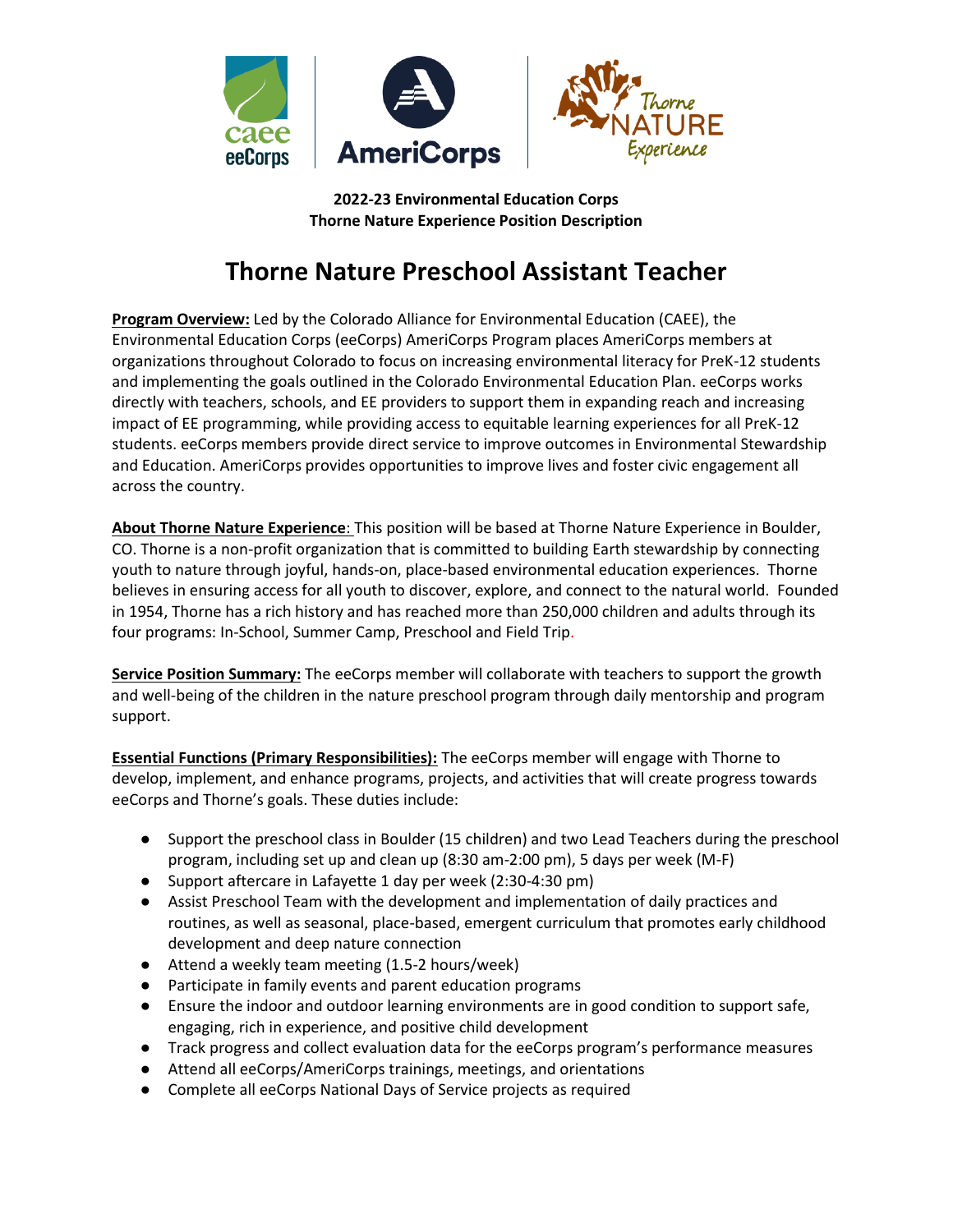- Complete and submit all necessary eeCorps paperwork and reports by predetermined deadlines
- Some local and out of town travel required throughout Boulder County; occasional statewide travel possible

### **Marginal Functions (Secondary Responsibilities):**

- Attend Thorne staff meetings, trainings, professional development, special events and outreach activities
- Maintain and foster personal nature connection and participate in group nature connection modalities

#### **Physical, Emotional, and Intellectual Demands:**

- This position requires the ability to work outside year-round in various weather conditions.
- The member is frequently required to walk, stand, and sit for extended periods of time and occasionally climb, balance, stoop, kneel, crouch or crawl.
- The member may occasionally need to lift and/or carry a preschool student weighing up to 50 pounds.
- Patience is required as the member will be serving with young children.

#### **Qualifications:**

- Experience working with children in the past (nannying, volunteering, etc.) and a desire to learn more about early childhood development in a nature-based setting
- Experience relating to and communicating with diverse audiences, especially Latinx participants and families; Bilingual (Spanish and English) a plus
- Strong communication skills with parents, staff, and children
- Strong decision-making skills to respond to risk management, emergencies, or difficult situations
- Ability and desire to support excellent place-based, child-centered, emergent curriculum
- Ethic of national and community service and a strong desire to create positive change
- Ability to communicate effectively both verbally and in writing; computer literate
- High School Diploma or GED required; college graduate preferred
- Ability to pass criminal background check (required)
- Reliable transportation & proof of auto insurance
- Reliable outdoor clothing for variable weather conditions including freezing temperatures (Thorne can help obtain needed items and offers pro-deal opportunities for members)
- U.S. Citizenship or lawful permanent resident status required

**Term of Service - Time Commitment:** This is a Full-time Time (FT) national and community service position requiring a minimum completion of 1,700 hours during the term (approximately 37-40 hours/week). The position begins August 15, 2022 and ends August 4, 2023. Flexible hours are required, including occasional evening and weekend commitments. Member may be required to serve on Days of Service that take place on certain national holidays throughout the year.

**Training and Support Provided:** eeCorps members receive significant training and experience in community engagement, project implementation, leadership, diverse populations, and more. Up to 20% of total hours served may be spent in applicable, approved training and professional development. Members will be supervised and supported by the Site Coordinator and Lead Teacher at Thorne Nature Preschool in Boulder, and Lorene Wapotich, Thorne Nature Preschool Manager, as well as Erin Dreps, eeCorps Program Coordinator. The 2022-23 cohort of eeCorps members serving throughout the region will act as additional resources and support for each other.